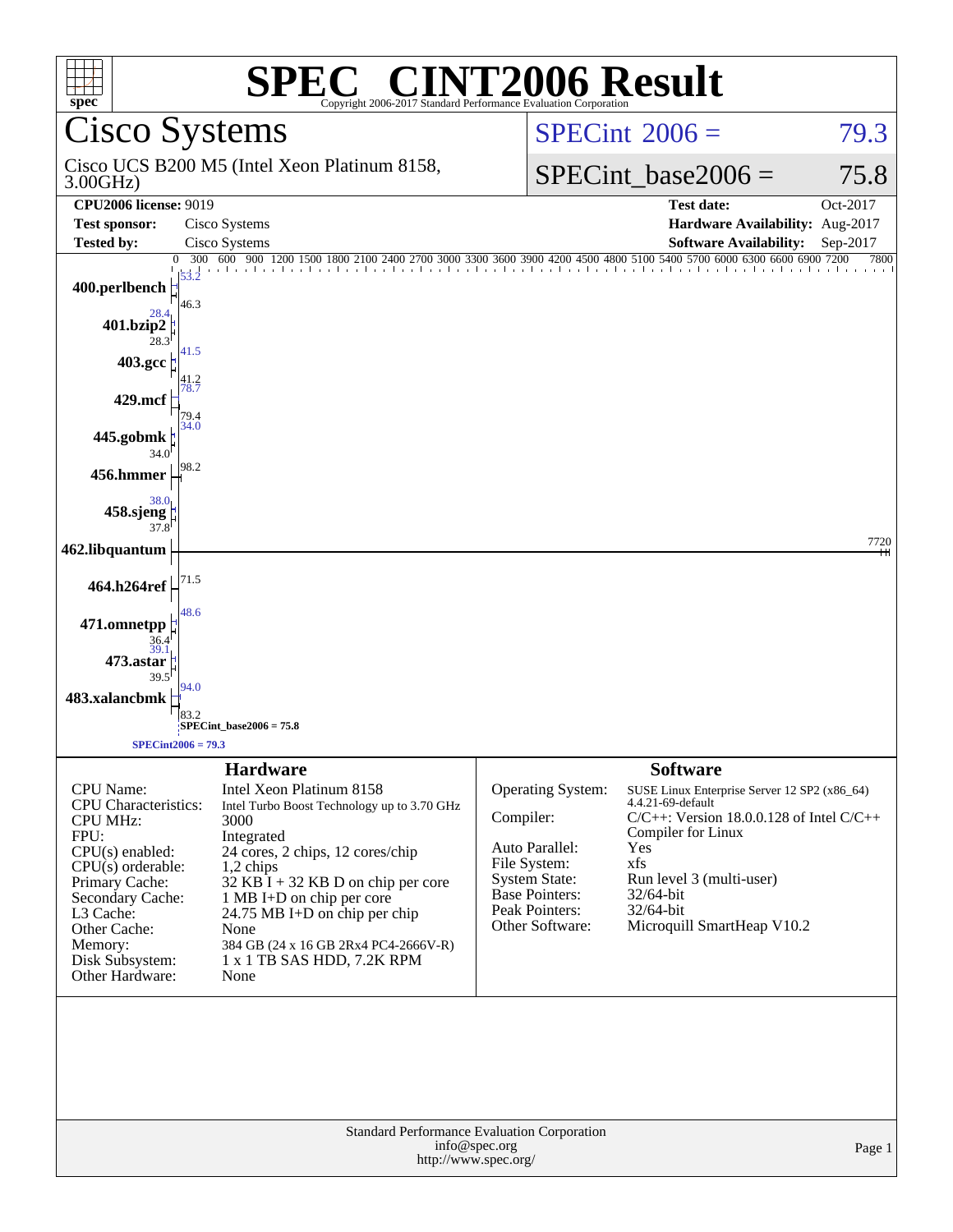

Cisco Systems

#### 3.00GHz) Cisco UCS B200 M5 (Intel Xeon Platinum 8158,

 $SPECint2006 = 79.3$  $SPECint2006 = 79.3$ 

# SPECint base2006 =  $75.8$

**[CPU2006 license:](http://www.spec.org/auto/cpu2006/Docs/result-fields.html#CPU2006license)** 9019 **[Test date:](http://www.spec.org/auto/cpu2006/Docs/result-fields.html#Testdate)** Oct-2017 **[Test sponsor:](http://www.spec.org/auto/cpu2006/Docs/result-fields.html#Testsponsor)** Cisco Systems **[Hardware Availability:](http://www.spec.org/auto/cpu2006/Docs/result-fields.html#HardwareAvailability)** Aug-2017 **[Tested by:](http://www.spec.org/auto/cpu2006/Docs/result-fields.html#Testedby)** Cisco Systems **[Software Availability:](http://www.spec.org/auto/cpu2006/Docs/result-fields.html#SoftwareAvailability)** Sep-2017

#### **[Results Table](http://www.spec.org/auto/cpu2006/Docs/result-fields.html#ResultsTable)**

|                                                                                                          | <b>Base</b>    |              |                |       |                |       |                | <b>Peak</b>  |                |              |                |              |
|----------------------------------------------------------------------------------------------------------|----------------|--------------|----------------|-------|----------------|-------|----------------|--------------|----------------|--------------|----------------|--------------|
| <b>Benchmark</b>                                                                                         | <b>Seconds</b> | <b>Ratio</b> | <b>Seconds</b> | Ratio | <b>Seconds</b> | Ratio | <b>Seconds</b> | <b>Ratio</b> | <b>Seconds</b> | <b>Ratio</b> | <b>Seconds</b> | <b>Ratio</b> |
| 400.perlbench                                                                                            | 211            | 46.4         | 213            | 45.8  | 211            | 46.3  | 184            | 53.2         | 184            | 53.2         | 184            | 53.2         |
| 401.bzip2                                                                                                | 341            | 28.3         | 342            | 28.3  | 341            | 28.3  | 339            | 28.4         | 339            | 28.4         | 339            | 28.4         |
| $403.\text{gcc}$                                                                                         | 195            | 41.2         | 195            | 41.2  | 195            | 41.2  | 194            | 41.5         | 195            | 41.3         | 191            | 42.0         |
| $429$ .mcf                                                                                               | 115            | 79.4         | 115            | 79.5  | 115            | 79.4  | 116            | 78.7         | 118            | 77.3         | 116            | 78.8         |
| $445$ .gobmk                                                                                             | 308            | 34.0         | 309            | 34.0  | 309            | 34.0  | 308            | 34.0         | 308            | 34.0         | 308            | 34.0         |
| $456.$ hmmer                                                                                             | 95.0           | 98.2         | 95.2           | 98.1  | 95.0           | 98.2  | 95.0           | 98.2         | 95.2           | 98.1         | 95.0           | 98.2         |
| $458$ .sjeng                                                                                             | 320            | 37.8         | 320            | 37.8  | 320            | 37.8  | 319            | 38.0         | 318            | 38.0         | 318            | 38.0         |
| 462.libquantum                                                                                           | 2.70           | 7670         | 2.68           | 7720  | 2.67           | 7760  | 2.70           | 7670         | 2.68           | 7720         | 2.67           | 7760         |
| 464.h264ref                                                                                              | 310            | 71.4         | 310            | 71.5  | 306            | 72.3  | 310            | 71.4         | 310            | 71.5         | 306            | 72.3         |
| $ 471$ .omnetpp                                                                                          | 173            | 36.1         | 170            | 36.7  | 172            | 36.4  | <u>129</u>     | 48.6         | 127            | 49.2         | 139            | 45.0         |
| $473$ . astar                                                                                            | 178            | 39.5         | 178            | 39.5  | 179            | 39.2  | 180            | 39.1         | <b>180</b>     | 39.1         | 179            | 39.1         |
| 483.xalancbmk                                                                                            | 82.9           | 83.2         | 82.5           | 83.7  | 83.3           | 82.9  | 73.5           | 93.9         | 73.1           | 94.4         | 73.4           | 94.0         |
| Results appear in the order in which they were run. Bold underlined text indicates a median measurement. |                |              |                |       |                |       |                |              |                |              |                |              |

#### **[Submit Notes](http://www.spec.org/auto/cpu2006/Docs/result-fields.html#SubmitNotes)**

The config file option 'submit' was used.

### **[Operating System Notes](http://www.spec.org/auto/cpu2006/Docs/result-fields.html#OperatingSystemNotes)**

Stack size set to unlimited using "ulimit -s unlimited"

### **[Platform Notes](http://www.spec.org/auto/cpu2006/Docs/result-fields.html#PlatformNotes)**

BIOS Settings: Intel HyperThreading Technology set to Disabled CPU performance set to Enterprise Power Performance Tuning set to OS SNC set to Disabled IMC Interleaving set to Auto Patrol Scrub set to Disabled Sysinfo program /opt/cpu2006-1.2/config/sysinfo.rev6993 Revision 6993 of 2015-11-06 (b5e8d4b4eb51ed28d7f98696cbe290c1) running on linux-uezu Mon Oct 16 02:43:25 2017 This section contains SUT (System Under Test) info as seen by

 some common utilities. To remove or add to this section, see: <http://www.spec.org/cpu2006/Docs/config.html#sysinfo>

 From /proc/cpuinfo model name : Intel(R) Xeon(R) Platinum 8158 CPU @ 3.00GHz 2 "physical id"s (chips) 24 "processors" Continued on next page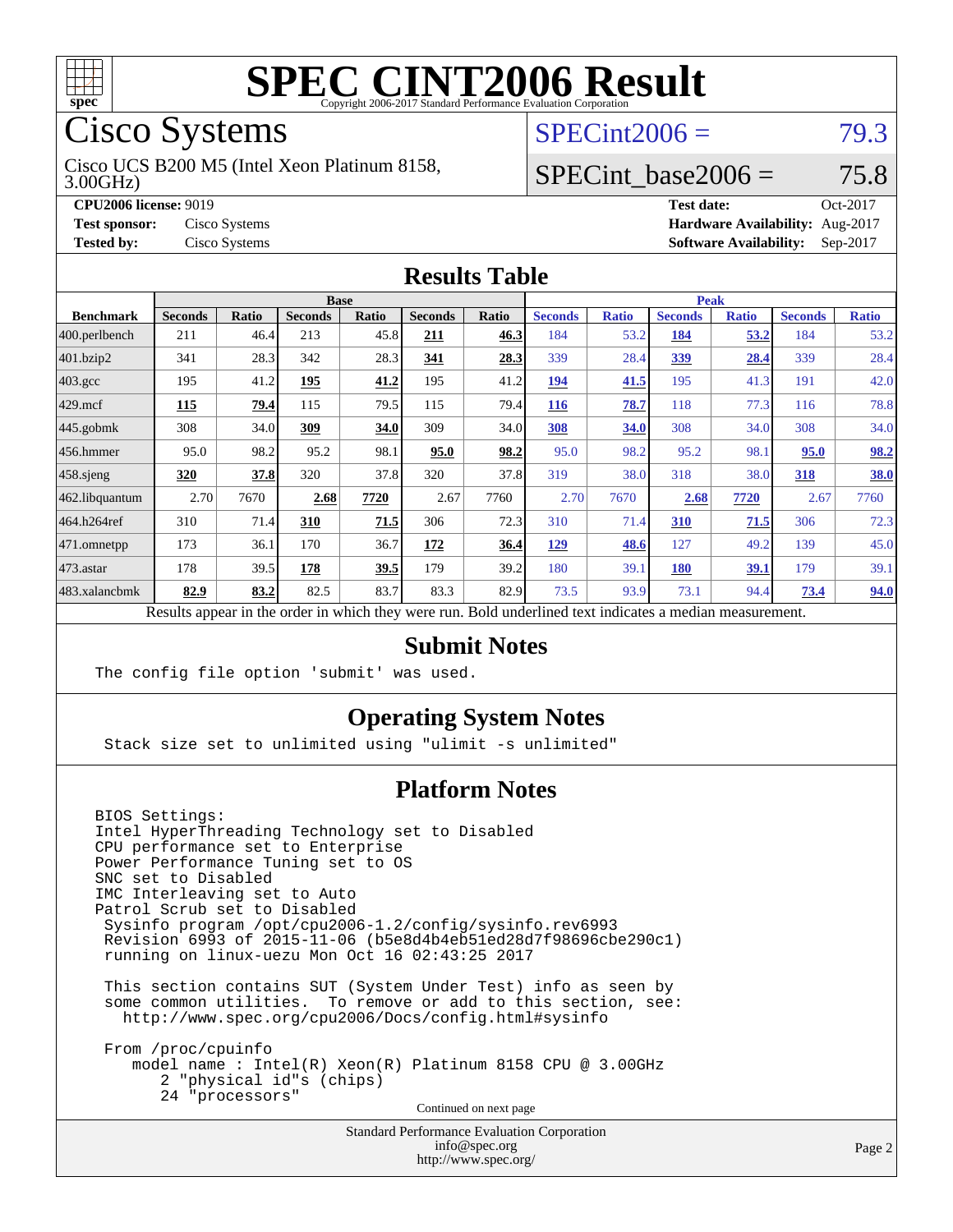

### **[SPEC CINT2006 Result](http://www.spec.org/auto/cpu2006/Docs/result-fields.html#SPECCINT2006Result)** Copyright 2006-2017 Standard Performance Evaluation Corporation

Cisco Systems

 $SPECint2006 = 79.3$  $SPECint2006 = 79.3$ 

3.00GHz) Cisco UCS B200 M5 (Intel Xeon Platinum 8158,

SPECint base2006 =  $75.8$ 

**[CPU2006 license:](http://www.spec.org/auto/cpu2006/Docs/result-fields.html#CPU2006license)** 9019 **[Test date:](http://www.spec.org/auto/cpu2006/Docs/result-fields.html#Testdate)** Oct-2017 **[Test sponsor:](http://www.spec.org/auto/cpu2006/Docs/result-fields.html#Testsponsor)** Cisco Systems **[Hardware Availability:](http://www.spec.org/auto/cpu2006/Docs/result-fields.html#HardwareAvailability)** Aug-2017 **[Tested by:](http://www.spec.org/auto/cpu2006/Docs/result-fields.html#Testedby)** Cisco Systems **[Software Availability:](http://www.spec.org/auto/cpu2006/Docs/result-fields.html#SoftwareAvailability)** Sep-2017

#### **[Platform Notes \(Continued\)](http://www.spec.org/auto/cpu2006/Docs/result-fields.html#PlatformNotes)**

Standard Performance Evaluation Corporation cores, siblings (Caution: counting these is hw and system dependent. The following excerpts from /proc/cpuinfo might not be reliable. Use with caution.) cpu cores : 12 siblings : 12 physical 0: cores 0 1 2 3 4 9 10 16 18 19 25 26 physical 1: cores 0 1 3 9 10 16 18 19 24 25 26 27 cache size : 25344 KB From /proc/meminfo<br>MemTotal: 395606588 kB HugePages\_Total: 0 Hugepagesize: 2048 kB From /etc/\*release\* /etc/\*version\* SuSE-release: SUSE Linux Enterprise Server 12 (x86\_64) VERSION = 12 PATCHLEVEL = 2 # This file is deprecated and will be removed in a future service pack or release. # Please check /etc/os-release for details about this release. os-release: NAME="SLES" VERSION="12-SP2" VERSION\_ID="12.2" PRETTY\_NAME="SUSE Linux Enterprise Server 12 SP2" ID="sles" ANSI\_COLOR="0;32" CPE\_NAME="cpe:/o:suse:sles:12:sp2" uname -a: Linux linux-uezu 4.4.21-69-default #1 SMP Tue Oct 25 10:58:20 UTC 2016 (9464f67) x86\_64 x86\_64 x86\_64 GNU/Linux run-level 3 Jan 12 04:04 SPEC is set to: /opt/cpu2006-1.2<br>Filesystem Type Size Use Filesystem Type Size Used Avail Use% Mounted on /dev/sda1 xfs 894G 130G 764G 15% / Additional information from dmidecode: Warning: Use caution when you interpret this section. The 'dmidecode' program reads system data which is "intended to allow hardware to be accurately determined", but the intent may not be met, as there are frequent changes to hardware, firmware, and the "DMTF SMBIOS" standard. BIOS Cisco Systems, Inc. B200M5.3.2.1d.5.0727171353 07/27/2017 Memory: 24x 0xCE00 M393A2G40EB2-CTD 16 GB 2 rank 2666 MHz (End of data from sysinfo program)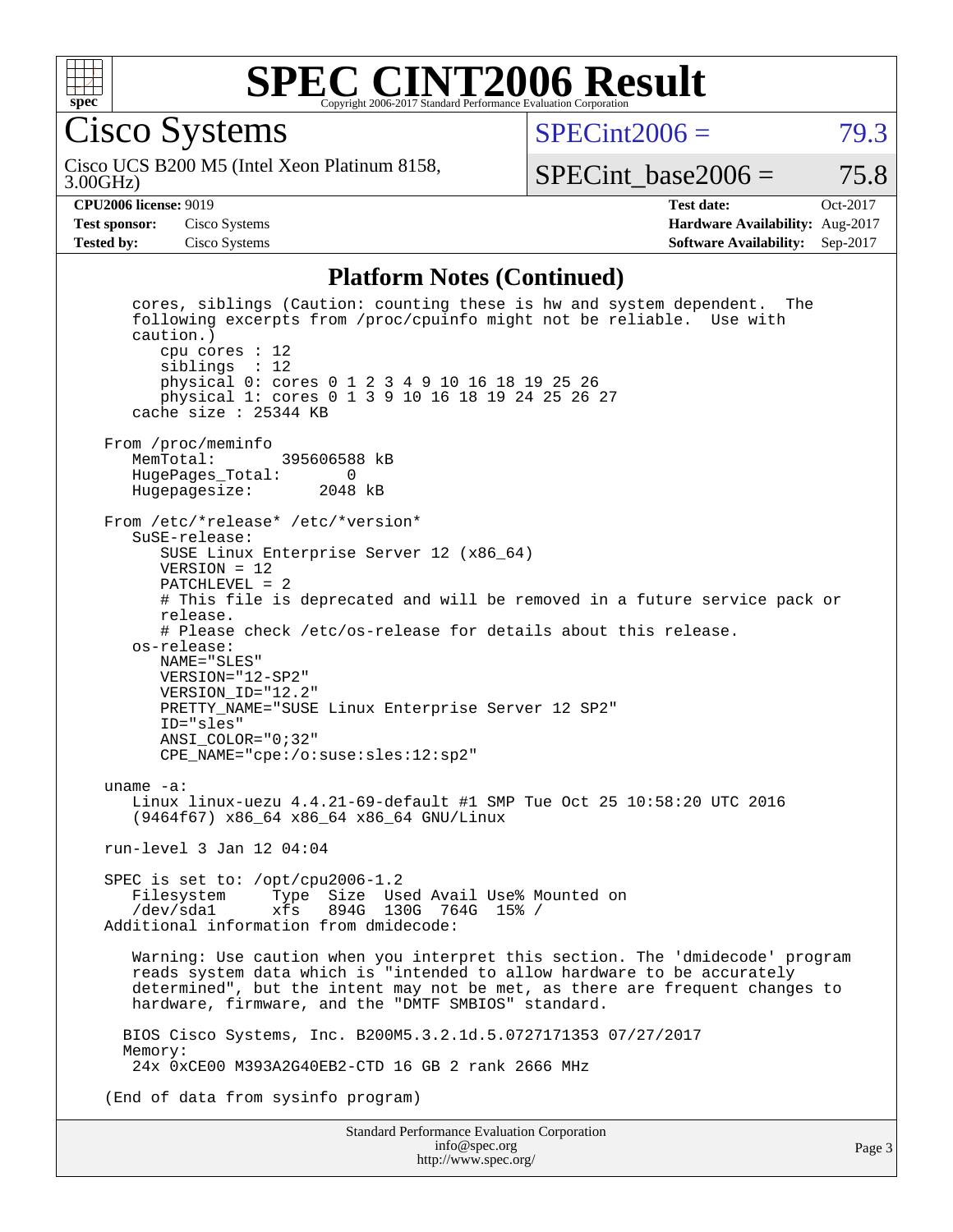

Cisco Systems

 $SPECint2006 = 79.3$  $SPECint2006 = 79.3$ 

3.00GHz) Cisco UCS B200 M5 (Intel Xeon Platinum 8158,

SPECint base2006 =  $75.8$ 

**[Test sponsor:](http://www.spec.org/auto/cpu2006/Docs/result-fields.html#Testsponsor)** Cisco Systems **[Hardware Availability:](http://www.spec.org/auto/cpu2006/Docs/result-fields.html#HardwareAvailability)** Aug-2017 **[Tested by:](http://www.spec.org/auto/cpu2006/Docs/result-fields.html#Testedby)** Cisco Systems **[Software Availability:](http://www.spec.org/auto/cpu2006/Docs/result-fields.html#SoftwareAvailability)** Sep-2017

**[CPU2006 license:](http://www.spec.org/auto/cpu2006/Docs/result-fields.html#CPU2006license)** 9019 **[Test date:](http://www.spec.org/auto/cpu2006/Docs/result-fields.html#Testdate)** Oct-2017

#### **[General Notes](http://www.spec.org/auto/cpu2006/Docs/result-fields.html#GeneralNotes)**

Environment variables set by runspec before the start of the run:  $KMP$  AFFINITY = "granularity=fine, compact" LD\_LIBRARY\_PATH = "/opt/intel/compilers\_and\_libraries\_2018.0.128/linux/compiler/lib/ia32:/opt/intel/compilers\_and\_libraries\_2018.0.128/linux/compiler/lib/intel64:/opt/cpu2006-1.2/sh10.2"

OMP\_NUM\_THREADS = "24"

 Binaries compiled on a system with 1x Intel Core i7-4790 CPU + 32GB RAM memory using Redhat Enterprise Linux 7.2 Transparent Huge Pages enabled with: echo always > /sys/kernel/mm/transparent\_hugepage/enabled

**[Base Compiler Invocation](http://www.spec.org/auto/cpu2006/Docs/result-fields.html#BaseCompilerInvocation)**

[C benchmarks](http://www.spec.org/auto/cpu2006/Docs/result-fields.html#Cbenchmarks): [icc -m64](http://www.spec.org/cpu2006/results/res2017q4/cpu2006-20171017-50356.flags.html#user_CCbase_intel_icc_64bit_bda6cc9af1fdbb0edc3795bac97ada53)

[C++ benchmarks:](http://www.spec.org/auto/cpu2006/Docs/result-fields.html#CXXbenchmarks) [icpc -m64](http://www.spec.org/cpu2006/results/res2017q4/cpu2006-20171017-50356.flags.html#user_CXXbase_intel_icpc_64bit_fc66a5337ce925472a5c54ad6a0de310)

### **[Base Portability Flags](http://www.spec.org/auto/cpu2006/Docs/result-fields.html#BasePortabilityFlags)**

 400.perlbench: [-DSPEC\\_CPU\\_LP64](http://www.spec.org/cpu2006/results/res2017q4/cpu2006-20171017-50356.flags.html#b400.perlbench_basePORTABILITY_DSPEC_CPU_LP64) [-DSPEC\\_CPU\\_LINUX\\_X64](http://www.spec.org/cpu2006/results/res2017q4/cpu2006-20171017-50356.flags.html#b400.perlbench_baseCPORTABILITY_DSPEC_CPU_LINUX_X64) 401.bzip2: [-DSPEC\\_CPU\\_LP64](http://www.spec.org/cpu2006/results/res2017q4/cpu2006-20171017-50356.flags.html#suite_basePORTABILITY401_bzip2_DSPEC_CPU_LP64) 403.gcc: [-DSPEC\\_CPU\\_LP64](http://www.spec.org/cpu2006/results/res2017q4/cpu2006-20171017-50356.flags.html#suite_basePORTABILITY403_gcc_DSPEC_CPU_LP64) 429.mcf: [-DSPEC\\_CPU\\_LP64](http://www.spec.org/cpu2006/results/res2017q4/cpu2006-20171017-50356.flags.html#suite_basePORTABILITY429_mcf_DSPEC_CPU_LP64) 445.gobmk: [-DSPEC\\_CPU\\_LP64](http://www.spec.org/cpu2006/results/res2017q4/cpu2006-20171017-50356.flags.html#suite_basePORTABILITY445_gobmk_DSPEC_CPU_LP64) 456.hmmer: [-DSPEC\\_CPU\\_LP64](http://www.spec.org/cpu2006/results/res2017q4/cpu2006-20171017-50356.flags.html#suite_basePORTABILITY456_hmmer_DSPEC_CPU_LP64) 458.sjeng: [-DSPEC\\_CPU\\_LP64](http://www.spec.org/cpu2006/results/res2017q4/cpu2006-20171017-50356.flags.html#suite_basePORTABILITY458_sjeng_DSPEC_CPU_LP64) 462.libquantum: [-DSPEC\\_CPU\\_LP64](http://www.spec.org/cpu2006/results/res2017q4/cpu2006-20171017-50356.flags.html#suite_basePORTABILITY462_libquantum_DSPEC_CPU_LP64) [-DSPEC\\_CPU\\_LINUX](http://www.spec.org/cpu2006/results/res2017q4/cpu2006-20171017-50356.flags.html#b462.libquantum_baseCPORTABILITY_DSPEC_CPU_LINUX) 464.h264ref: [-DSPEC\\_CPU\\_LP64](http://www.spec.org/cpu2006/results/res2017q4/cpu2006-20171017-50356.flags.html#suite_basePORTABILITY464_h264ref_DSPEC_CPU_LP64) 471.omnetpp: [-DSPEC\\_CPU\\_LP64](http://www.spec.org/cpu2006/results/res2017q4/cpu2006-20171017-50356.flags.html#suite_basePORTABILITY471_omnetpp_DSPEC_CPU_LP64) 473.astar: [-DSPEC\\_CPU\\_LP64](http://www.spec.org/cpu2006/results/res2017q4/cpu2006-20171017-50356.flags.html#suite_basePORTABILITY473_astar_DSPEC_CPU_LP64) 483.xalancbmk: [-DSPEC\\_CPU\\_LP64](http://www.spec.org/cpu2006/results/res2017q4/cpu2006-20171017-50356.flags.html#suite_basePORTABILITY483_xalancbmk_DSPEC_CPU_LP64) [-DSPEC\\_CPU\\_LINUX](http://www.spec.org/cpu2006/results/res2017q4/cpu2006-20171017-50356.flags.html#b483.xalancbmk_baseCXXPORTABILITY_DSPEC_CPU_LINUX)

# **[Base Optimization Flags](http://www.spec.org/auto/cpu2006/Docs/result-fields.html#BaseOptimizationFlags)**

[C benchmarks](http://www.spec.org/auto/cpu2006/Docs/result-fields.html#Cbenchmarks):

[-xCORE-AVX2](http://www.spec.org/cpu2006/results/res2017q4/cpu2006-20171017-50356.flags.html#user_CCbase_f-xCORE-AVX2) [-ipo](http://www.spec.org/cpu2006/results/res2017q4/cpu2006-20171017-50356.flags.html#user_CCbase_f-ipo) [-O3](http://www.spec.org/cpu2006/results/res2017q4/cpu2006-20171017-50356.flags.html#user_CCbase_f-O3) [-no-prec-div](http://www.spec.org/cpu2006/results/res2017q4/cpu2006-20171017-50356.flags.html#user_CCbase_f-no-prec-div) [-parallel](http://www.spec.org/cpu2006/results/res2017q4/cpu2006-20171017-50356.flags.html#user_CCbase_f-parallel) [-qopt-prefetch](http://www.spec.org/cpu2006/results/res2017q4/cpu2006-20171017-50356.flags.html#user_CCbase_f-qopt-prefetch) [-auto-p32](http://www.spec.org/cpu2006/results/res2017q4/cpu2006-20171017-50356.flags.html#user_CCbase_f-auto-p32)

[C++ benchmarks:](http://www.spec.org/auto/cpu2006/Docs/result-fields.html#CXXbenchmarks)

[-xCORE-AVX2](http://www.spec.org/cpu2006/results/res2017q4/cpu2006-20171017-50356.flags.html#user_CXXbase_f-xCORE-AVX2) [-ipo](http://www.spec.org/cpu2006/results/res2017q4/cpu2006-20171017-50356.flags.html#user_CXXbase_f-ipo) [-O3](http://www.spec.org/cpu2006/results/res2017q4/cpu2006-20171017-50356.flags.html#user_CXXbase_f-O3) [-no-prec-div](http://www.spec.org/cpu2006/results/res2017q4/cpu2006-20171017-50356.flags.html#user_CXXbase_f-no-prec-div) [-qopt-prefetch](http://www.spec.org/cpu2006/results/res2017q4/cpu2006-20171017-50356.flags.html#user_CXXbase_f-qopt-prefetch) [-auto-p32](http://www.spec.org/cpu2006/results/res2017q4/cpu2006-20171017-50356.flags.html#user_CXXbase_f-auto-p32) [-Wl,-z,muldefs](http://www.spec.org/cpu2006/results/res2017q4/cpu2006-20171017-50356.flags.html#user_CXXbase_link_force_multiple1_74079c344b956b9658436fd1b6dd3a8a) [-L/opt/cpu2006-1.2/sh10.2 -lsmartheap64](http://www.spec.org/cpu2006/results/res2017q4/cpu2006-20171017-50356.flags.html#user_CXXbase_SmartHeap64_ac7189ff96af0c569ef6f8e96b0554f2)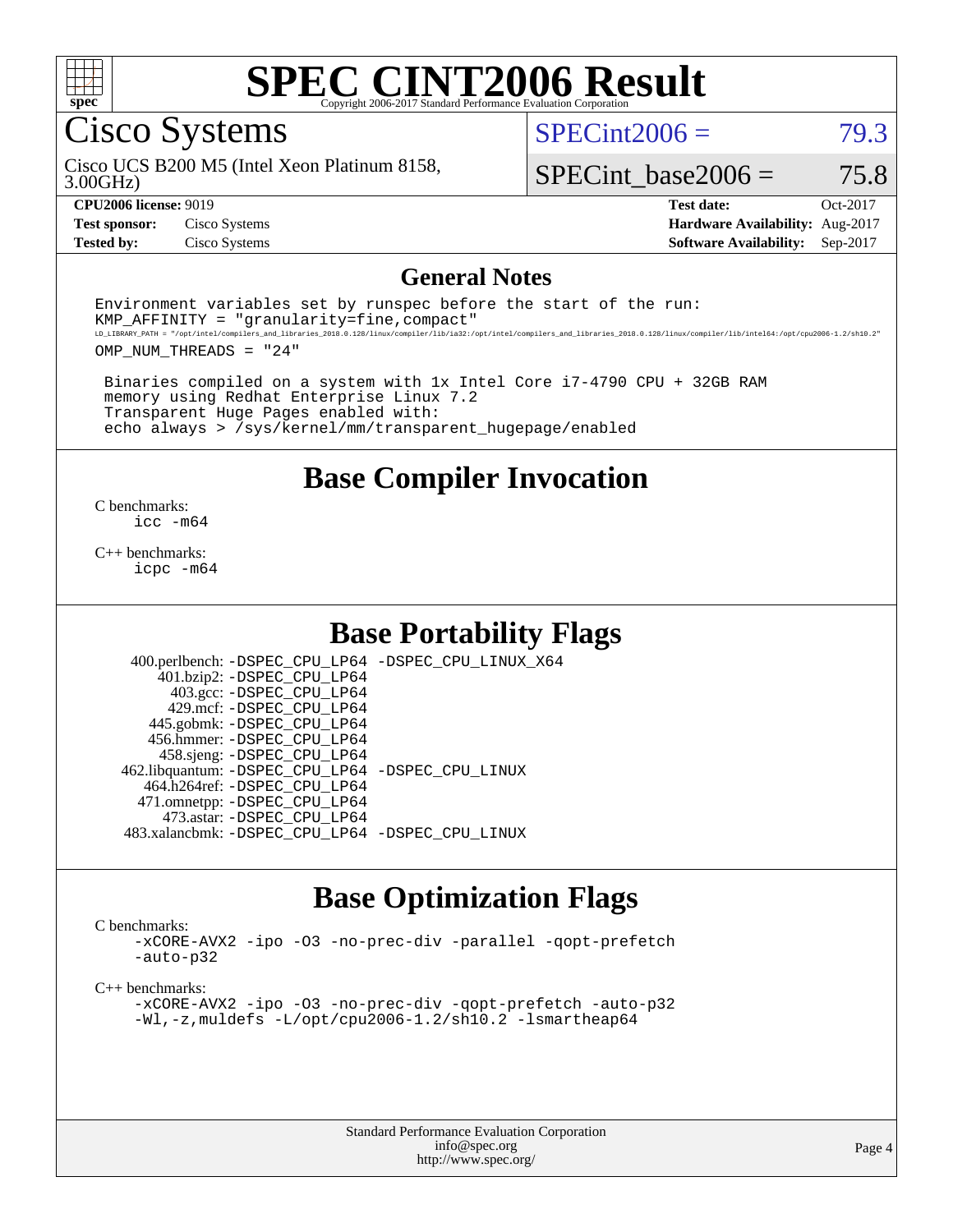

Cisco Systems

3.00GHz) Cisco UCS B200 M5 (Intel Xeon Platinum 8158,  $SPECint2006 = 79.3$  $SPECint2006 = 79.3$ 

# SPECint base2006 =  $75.8$

**[CPU2006 license:](http://www.spec.org/auto/cpu2006/Docs/result-fields.html#CPU2006license)** 9019 **[Test date:](http://www.spec.org/auto/cpu2006/Docs/result-fields.html#Testdate)** Oct-2017 **[Test sponsor:](http://www.spec.org/auto/cpu2006/Docs/result-fields.html#Testsponsor)** Cisco Systems **[Hardware Availability:](http://www.spec.org/auto/cpu2006/Docs/result-fields.html#HardwareAvailability)** Aug-2017 **[Tested by:](http://www.spec.org/auto/cpu2006/Docs/result-fields.html#Testedby)** Cisco Systems **[Software Availability:](http://www.spec.org/auto/cpu2006/Docs/result-fields.html#SoftwareAvailability)** Sep-2017

# **[Base Other Flags](http://www.spec.org/auto/cpu2006/Docs/result-fields.html#BaseOtherFlags)**

[C benchmarks](http://www.spec.org/auto/cpu2006/Docs/result-fields.html#Cbenchmarks):

403.gcc: [-Dalloca=\\_alloca](http://www.spec.org/cpu2006/results/res2017q4/cpu2006-20171017-50356.flags.html#b403.gcc_baseEXTRA_CFLAGS_Dalloca_be3056838c12de2578596ca5467af7f3)

# **[Peak Compiler Invocation](http://www.spec.org/auto/cpu2006/Docs/result-fields.html#PeakCompilerInvocation)**

[C benchmarks \(except as noted below\)](http://www.spec.org/auto/cpu2006/Docs/result-fields.html#Cbenchmarksexceptasnotedbelow):

[icc -m64](http://www.spec.org/cpu2006/results/res2017q4/cpu2006-20171017-50356.flags.html#user_CCpeak_intel_icc_64bit_bda6cc9af1fdbb0edc3795bac97ada53)

400.perlbench: [icc -m32 -L/opt/intel/compilers\\_and\\_libraries\\_2017/linux/lib/ia32](http://www.spec.org/cpu2006/results/res2017q4/cpu2006-20171017-50356.flags.html#user_peakCCLD400_perlbench_intel_icc_c29f3ff5a7ed067b11e4ec10a03f03ae)

445.gobmk: [icc -m32 -L/opt/intel/compilers\\_and\\_libraries\\_2017/linux/lib/ia32](http://www.spec.org/cpu2006/results/res2017q4/cpu2006-20171017-50356.flags.html#user_peakCCLD445_gobmk_intel_icc_c29f3ff5a7ed067b11e4ec10a03f03ae)

[C++ benchmarks \(except as noted below\):](http://www.spec.org/auto/cpu2006/Docs/result-fields.html#CXXbenchmarksexceptasnotedbelow)

[icc -m32 -L/opt/intel/compilers\\_and\\_libraries\\_2017/linux/lib/ia32](http://www.spec.org/cpu2006/results/res2017q4/cpu2006-20171017-50356.flags.html#user_CXXpeak_intel_icc_c29f3ff5a7ed067b11e4ec10a03f03ae)

473.astar: [icpc -m64](http://www.spec.org/cpu2006/results/res2017q4/cpu2006-20171017-50356.flags.html#user_peakCXXLD473_astar_intel_icpc_64bit_fc66a5337ce925472a5c54ad6a0de310)

# **[Peak Portability Flags](http://www.spec.org/auto/cpu2006/Docs/result-fields.html#PeakPortabilityFlags)**

 400.perlbench: [-D\\_FILE\\_OFFSET\\_BITS=64](http://www.spec.org/cpu2006/results/res2017q4/cpu2006-20171017-50356.flags.html#user_peakPORTABILITY400_perlbench_file_offset_bits_64_438cf9856305ebd76870a2c6dc2689ab) [-DSPEC\\_CPU\\_LINUX\\_IA32](http://www.spec.org/cpu2006/results/res2017q4/cpu2006-20171017-50356.flags.html#b400.perlbench_peakCPORTABILITY_DSPEC_CPU_LINUX_IA32) 401.bzip2: [-DSPEC\\_CPU\\_LP64](http://www.spec.org/cpu2006/results/res2017q4/cpu2006-20171017-50356.flags.html#suite_peakPORTABILITY401_bzip2_DSPEC_CPU_LP64) 403.gcc: [-DSPEC\\_CPU\\_LP64](http://www.spec.org/cpu2006/results/res2017q4/cpu2006-20171017-50356.flags.html#suite_peakPORTABILITY403_gcc_DSPEC_CPU_LP64) 429.mcf: [-DSPEC\\_CPU\\_LP64](http://www.spec.org/cpu2006/results/res2017q4/cpu2006-20171017-50356.flags.html#suite_peakPORTABILITY429_mcf_DSPEC_CPU_LP64) 445.gobmk: [-D\\_FILE\\_OFFSET\\_BITS=64](http://www.spec.org/cpu2006/results/res2017q4/cpu2006-20171017-50356.flags.html#user_peakPORTABILITY445_gobmk_file_offset_bits_64_438cf9856305ebd76870a2c6dc2689ab) 456.hmmer: [-DSPEC\\_CPU\\_LP64](http://www.spec.org/cpu2006/results/res2017q4/cpu2006-20171017-50356.flags.html#suite_peakPORTABILITY456_hmmer_DSPEC_CPU_LP64) 458.sjeng: [-DSPEC\\_CPU\\_LP64](http://www.spec.org/cpu2006/results/res2017q4/cpu2006-20171017-50356.flags.html#suite_peakPORTABILITY458_sjeng_DSPEC_CPU_LP64) 462.libquantum: [-DSPEC\\_CPU\\_LP64](http://www.spec.org/cpu2006/results/res2017q4/cpu2006-20171017-50356.flags.html#suite_peakPORTABILITY462_libquantum_DSPEC_CPU_LP64) [-DSPEC\\_CPU\\_LINUX](http://www.spec.org/cpu2006/results/res2017q4/cpu2006-20171017-50356.flags.html#b462.libquantum_peakCPORTABILITY_DSPEC_CPU_LINUX) 464.h264ref: [-DSPEC\\_CPU\\_LP64](http://www.spec.org/cpu2006/results/res2017q4/cpu2006-20171017-50356.flags.html#suite_peakPORTABILITY464_h264ref_DSPEC_CPU_LP64) 471.omnetpp: [-D\\_FILE\\_OFFSET\\_BITS=64](http://www.spec.org/cpu2006/results/res2017q4/cpu2006-20171017-50356.flags.html#user_peakPORTABILITY471_omnetpp_file_offset_bits_64_438cf9856305ebd76870a2c6dc2689ab) 473.astar: [-DSPEC\\_CPU\\_LP64](http://www.spec.org/cpu2006/results/res2017q4/cpu2006-20171017-50356.flags.html#suite_peakPORTABILITY473_astar_DSPEC_CPU_LP64) 483.xalancbmk: [-D\\_FILE\\_OFFSET\\_BITS=64](http://www.spec.org/cpu2006/results/res2017q4/cpu2006-20171017-50356.flags.html#user_peakPORTABILITY483_xalancbmk_file_offset_bits_64_438cf9856305ebd76870a2c6dc2689ab) [-DSPEC\\_CPU\\_LINUX](http://www.spec.org/cpu2006/results/res2017q4/cpu2006-20171017-50356.flags.html#b483.xalancbmk_peakCXXPORTABILITY_DSPEC_CPU_LINUX)

# **[Peak Optimization Flags](http://www.spec.org/auto/cpu2006/Docs/result-fields.html#PeakOptimizationFlags)**

[C benchmarks](http://www.spec.org/auto/cpu2006/Docs/result-fields.html#Cbenchmarks):

 400.perlbench: [-prof-gen](http://www.spec.org/cpu2006/results/res2017q4/cpu2006-20171017-50356.flags.html#user_peakPASS1_CFLAGSPASS1_LDCFLAGS400_perlbench_prof_gen_e43856698f6ca7b7e442dfd80e94a8fc)(pass 1) [-prof-use](http://www.spec.org/cpu2006/results/res2017q4/cpu2006-20171017-50356.flags.html#user_peakPASS2_CFLAGSPASS2_LDCFLAGS400_perlbench_prof_use_bccf7792157ff70d64e32fe3e1250b55)(pass 2) [-xCORE-AVX2](http://www.spec.org/cpu2006/results/res2017q4/cpu2006-20171017-50356.flags.html#user_peakPASS2_CFLAGSPASS2_LDCFLAGS400_perlbench_f-xCORE-AVX2)(pass 2) [-par-num-threads=1](http://www.spec.org/cpu2006/results/res2017q4/cpu2006-20171017-50356.flags.html#user_peakPASS1_CFLAGSPASS1_LDCFLAGS400_perlbench_par_num_threads_786a6ff141b4e9e90432e998842df6c2)(pass 1) [-ipo](http://www.spec.org/cpu2006/results/res2017q4/cpu2006-20171017-50356.flags.html#user_peakPASS2_CFLAGSPASS2_LDCFLAGS400_perlbench_f-ipo)(pass 2) [-O3](http://www.spec.org/cpu2006/results/res2017q4/cpu2006-20171017-50356.flags.html#user_peakPASS2_CFLAGSPASS2_LDCFLAGS400_perlbench_f-O3)(pass 2) [-no-prec-div](http://www.spec.org/cpu2006/results/res2017q4/cpu2006-20171017-50356.flags.html#user_peakPASS2_CFLAGSPASS2_LDCFLAGS400_perlbench_f-no-prec-div)(pass 2) [-qopt-prefetch](http://www.spec.org/cpu2006/results/res2017q4/cpu2006-20171017-50356.flags.html#user_peakCOPTIMIZE400_perlbench_f-qopt-prefetch)

 401.bzip2: [-prof-gen](http://www.spec.org/cpu2006/results/res2017q4/cpu2006-20171017-50356.flags.html#user_peakPASS1_CFLAGSPASS1_LDCFLAGS401_bzip2_prof_gen_e43856698f6ca7b7e442dfd80e94a8fc)(pass 1) [-prof-use](http://www.spec.org/cpu2006/results/res2017q4/cpu2006-20171017-50356.flags.html#user_peakPASS2_CFLAGSPASS2_LDCFLAGS401_bzip2_prof_use_bccf7792157ff70d64e32fe3e1250b55)(pass 2) [-xCORE-AVX2](http://www.spec.org/cpu2006/results/res2017q4/cpu2006-20171017-50356.flags.html#user_peakPASS2_CFLAGSPASS2_LDCFLAGS401_bzip2_f-xCORE-AVX2)(pass 2)  $-par-num-threads=1(pass 1) -ipo(pass 2) -O3(pass 2)$  $-par-num-threads=1(pass 1) -ipo(pass 2) -O3(pass 2)$  $-par-num-threads=1(pass 1) -ipo(pass 2) -O3(pass 2)$  $-par-num-threads=1(pass 1) -ipo(pass 2) -O3(pass 2)$  $-par-num-threads=1(pass 1) -ipo(pass 2) -O3(pass 2)$  $-par-num-threads=1(pass 1) -ipo(pass 2) -O3(pass 2)$ [-no-prec-div](http://www.spec.org/cpu2006/results/res2017q4/cpu2006-20171017-50356.flags.html#user_peakCOPTIMIZEPASS2_CFLAGSPASS2_LDCFLAGS401_bzip2_f-no-prec-div) [-auto-ilp32](http://www.spec.org/cpu2006/results/res2017q4/cpu2006-20171017-50356.flags.html#user_peakCOPTIMIZE401_bzip2_f-auto-ilp32) [-qopt-prefetch](http://www.spec.org/cpu2006/results/res2017q4/cpu2006-20171017-50356.flags.html#user_peakCOPTIMIZE401_bzip2_f-qopt-prefetch)

Continued on next page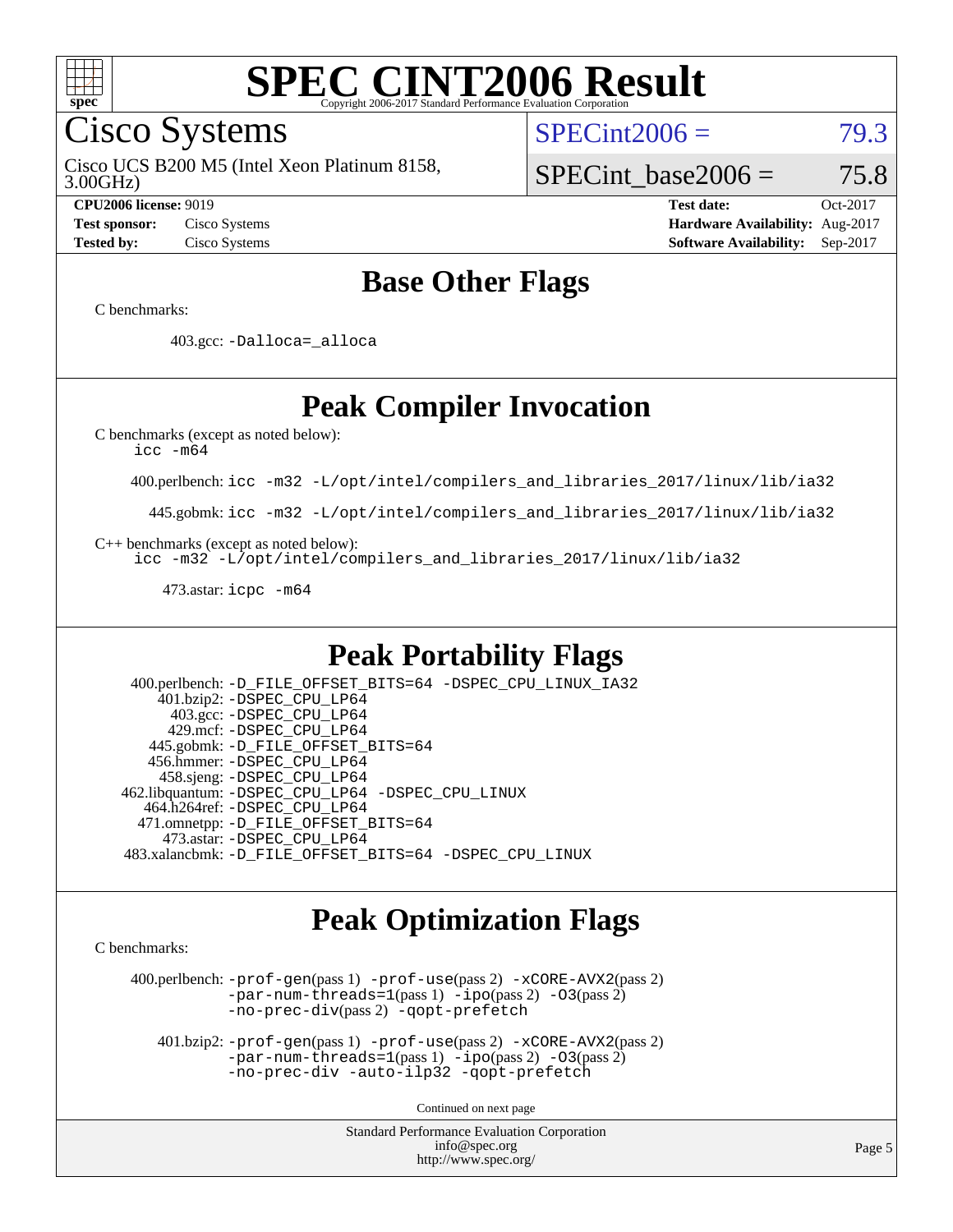

Cisco Systems

 $SPECint2006 = 79.3$  $SPECint2006 = 79.3$ 

3.00GHz) Cisco UCS B200 M5 (Intel Xeon Platinum 8158,

SPECint base2006 =  $75.8$ 

| <b>Test sponsor:</b> | Cisco Systems |
|----------------------|---------------|
| <b>Tested by:</b>    | Cisco Systems |

**[CPU2006 license:](http://www.spec.org/auto/cpu2006/Docs/result-fields.html#CPU2006license)** 9019 **[Test date:](http://www.spec.org/auto/cpu2006/Docs/result-fields.html#Testdate)** Oct-2017 **[Hardware Availability:](http://www.spec.org/auto/cpu2006/Docs/result-fields.html#HardwareAvailability)** Aug-2017 **[Software Availability:](http://www.spec.org/auto/cpu2006/Docs/result-fields.html#SoftwareAvailability)** Sep-2017

# **[Peak Optimization Flags \(Continued\)](http://www.spec.org/auto/cpu2006/Docs/result-fields.html#PeakOptimizationFlags)**

 403.gcc: [-xCORE-AVX2](http://www.spec.org/cpu2006/results/res2017q4/cpu2006-20171017-50356.flags.html#user_peakOPTIMIZE403_gcc_f-xCORE-AVX2) [-ipo](http://www.spec.org/cpu2006/results/res2017q4/cpu2006-20171017-50356.flags.html#user_peakOPTIMIZE403_gcc_f-ipo) [-O3](http://www.spec.org/cpu2006/results/res2017q4/cpu2006-20171017-50356.flags.html#user_peakOPTIMIZE403_gcc_f-O3) [-no-prec-div](http://www.spec.org/cpu2006/results/res2017q4/cpu2006-20171017-50356.flags.html#user_peakOPTIMIZE403_gcc_f-no-prec-div) [-inline-calloc](http://www.spec.org/cpu2006/results/res2017q4/cpu2006-20171017-50356.flags.html#user_peakCOPTIMIZE403_gcc_f-inline-calloc) [-qopt-malloc-options=3](http://www.spec.org/cpu2006/results/res2017q4/cpu2006-20171017-50356.flags.html#user_peakCOPTIMIZE403_gcc_f-qopt-malloc-options_0fcb435012e78f27d57f473818e45fe4) [-auto-ilp32](http://www.spec.org/cpu2006/results/res2017q4/cpu2006-20171017-50356.flags.html#user_peakCOPTIMIZE403_gcc_f-auto-ilp32) 429.mcf: [-xCORE-AVX2](http://www.spec.org/cpu2006/results/res2017q4/cpu2006-20171017-50356.flags.html#user_peakOPTIMIZE429_mcf_f-xCORE-AVX2) [-ipo](http://www.spec.org/cpu2006/results/res2017q4/cpu2006-20171017-50356.flags.html#user_peakOPTIMIZE429_mcf_f-ipo) [-O3](http://www.spec.org/cpu2006/results/res2017q4/cpu2006-20171017-50356.flags.html#user_peakOPTIMIZE429_mcf_f-O3) [-no-prec-div](http://www.spec.org/cpu2006/results/res2017q4/cpu2006-20171017-50356.flags.html#user_peakOPTIMIZE429_mcf_f-no-prec-div) [-parallel](http://www.spec.org/cpu2006/results/res2017q4/cpu2006-20171017-50356.flags.html#user_peakCOPTIMIZE429_mcf_f-parallel) [-qopt-prefetch](http://www.spec.org/cpu2006/results/res2017q4/cpu2006-20171017-50356.flags.html#user_peakCOPTIMIZE429_mcf_f-qopt-prefetch) [-auto-p32](http://www.spec.org/cpu2006/results/res2017q4/cpu2006-20171017-50356.flags.html#user_peakCOPTIMIZE429_mcf_f-auto-p32) 445.gobmk: [-prof-gen](http://www.spec.org/cpu2006/results/res2017q4/cpu2006-20171017-50356.flags.html#user_peakPASS1_CFLAGSPASS1_LDCFLAGS445_gobmk_prof_gen_e43856698f6ca7b7e442dfd80e94a8fc)(pass 1) [-prof-use](http://www.spec.org/cpu2006/results/res2017q4/cpu2006-20171017-50356.flags.html#user_peakPASS2_CFLAGSPASS2_LDCFLAGS445_gobmk_prof_use_bccf7792157ff70d64e32fe3e1250b55)(pass 2) [-xCORE-AVX2](http://www.spec.org/cpu2006/results/res2017q4/cpu2006-20171017-50356.flags.html#user_peakPASS2_CFLAGSPASS2_LDCFLAGS445_gobmk_f-xCORE-AVX2)(pass 2)  $-par-num-threads=1(pass 1) -ipo(pass 2) -O3(pass 2)$  $-par-num-threads=1(pass 1) -ipo(pass 2) -O3(pass 2)$  $-par-num-threads=1(pass 1) -ipo(pass 2) -O3(pass 2)$  $-par-num-threads=1(pass 1) -ipo(pass 2) -O3(pass 2)$  $-par-num-threads=1(pass 1) -ipo(pass 2) -O3(pass 2)$  $-par-num-threads=1(pass 1) -ipo(pass 2) -O3(pass 2)$ [-no-prec-div](http://www.spec.org/cpu2006/results/res2017q4/cpu2006-20171017-50356.flags.html#user_peakPASS2_CFLAGSPASS2_LDCFLAGS445_gobmk_f-no-prec-div)(pass 2) 456.hmmer: basepeak = yes 458.sjeng: [-prof-gen](http://www.spec.org/cpu2006/results/res2017q4/cpu2006-20171017-50356.flags.html#user_peakPASS1_CFLAGSPASS1_LDCFLAGS458_sjeng_prof_gen_e43856698f6ca7b7e442dfd80e94a8fc)(pass 1) [-prof-use](http://www.spec.org/cpu2006/results/res2017q4/cpu2006-20171017-50356.flags.html#user_peakPASS2_CFLAGSPASS2_LDCFLAGS458_sjeng_prof_use_bccf7792157ff70d64e32fe3e1250b55)(pass 2) [-xCORE-AVX2](http://www.spec.org/cpu2006/results/res2017q4/cpu2006-20171017-50356.flags.html#user_peakPASS2_CFLAGSPASS2_LDCFLAGS458_sjeng_f-xCORE-AVX2)(pass 2) [-par-num-threads=1](http://www.spec.org/cpu2006/results/res2017q4/cpu2006-20171017-50356.flags.html#user_peakPASS1_CFLAGSPASS1_LDCFLAGS458_sjeng_par_num_threads_786a6ff141b4e9e90432e998842df6c2)(pass 1) [-ipo](http://www.spec.org/cpu2006/results/res2017q4/cpu2006-20171017-50356.flags.html#user_peakPASS2_CFLAGSPASS2_LDCFLAGS458_sjeng_f-ipo)(pass 2) [-O3](http://www.spec.org/cpu2006/results/res2017q4/cpu2006-20171017-50356.flags.html#user_peakPASS2_CFLAGSPASS2_LDCFLAGS458_sjeng_f-O3)(pass 2) [-no-prec-div](http://www.spec.org/cpu2006/results/res2017q4/cpu2006-20171017-50356.flags.html#user_peakPASS2_CFLAGSPASS2_LDCFLAGS458_sjeng_f-no-prec-div)(pass 2) [-unroll4](http://www.spec.org/cpu2006/results/res2017q4/cpu2006-20171017-50356.flags.html#user_peakCOPTIMIZE458_sjeng_f-unroll_4e5e4ed65b7fd20bdcd365bec371b81f)  $462$ .libquantum: basepeak = yes 464.h264ref: basepeak = yes [C++ benchmarks:](http://www.spec.org/auto/cpu2006/Docs/result-fields.html#CXXbenchmarks) 471.omnetpp: [-prof-gen](http://www.spec.org/cpu2006/results/res2017q4/cpu2006-20171017-50356.flags.html#user_peakPASS1_CXXFLAGSPASS1_LDCXXFLAGS471_omnetpp_prof_gen_e43856698f6ca7b7e442dfd80e94a8fc)(pass 1) [-prof-use](http://www.spec.org/cpu2006/results/res2017q4/cpu2006-20171017-50356.flags.html#user_peakPASS2_CXXFLAGSPASS2_LDCXXFLAGS471_omnetpp_prof_use_bccf7792157ff70d64e32fe3e1250b55)(pass 2) [-xCORE-AVX2](http://www.spec.org/cpu2006/results/res2017q4/cpu2006-20171017-50356.flags.html#user_peakPASS2_CXXFLAGSPASS2_LDCXXFLAGS471_omnetpp_f-xCORE-AVX2)(pass 2)  $-par-num-threads=1(pass 1) -ipo(pass 2) -O3(pass 2)$  $-par-num-threads=1(pass 1) -ipo(pass 2) -O3(pass 2)$  $-par-num-threads=1(pass 1) -ipo(pass 2) -O3(pass 2)$  $-par-num-threads=1(pass 1) -ipo(pass 2) -O3(pass 2)$  $-par-num-threads=1(pass 1) -ipo(pass 2) -O3(pass 2)$  $-par-num-threads=1(pass 1) -ipo(pass 2) -O3(pass 2)$ [-no-prec-div](http://www.spec.org/cpu2006/results/res2017q4/cpu2006-20171017-50356.flags.html#user_peakPASS2_CXXFLAGSPASS2_LDCXXFLAGS471_omnetpp_f-no-prec-div)(pass 2) [-qopt-ra-region-strategy=block](http://www.spec.org/cpu2006/results/res2017q4/cpu2006-20171017-50356.flags.html#user_peakCXXOPTIMIZE471_omnetpp_f-qopt-ra-region-strategy_0f7b543d62da454b380160c0e3b28f94) [-Wl,-z,muldefs](http://www.spec.org/cpu2006/results/res2017q4/cpu2006-20171017-50356.flags.html#user_peakEXTRA_LDFLAGS471_omnetpp_link_force_multiple1_74079c344b956b9658436fd1b6dd3a8a) [-L/opt/cpu2006-1.2/sh10.2 -lsmartheap](http://www.spec.org/cpu2006/results/res2017q4/cpu2006-20171017-50356.flags.html#user_peakEXTRA_LIBS471_omnetpp_SmartHeap_436ee0d43205b0655c7e77d4011f276c) 473.astar: [-xCORE-AVX2](http://www.spec.org/cpu2006/results/res2017q4/cpu2006-20171017-50356.flags.html#user_peakOPTIMIZE473_astar_f-xCORE-AVX2) [-ipo](http://www.spec.org/cpu2006/results/res2017q4/cpu2006-20171017-50356.flags.html#user_peakOPTIMIZE473_astar_f-ipo) [-O3](http://www.spec.org/cpu2006/results/res2017q4/cpu2006-20171017-50356.flags.html#user_peakOPTIMIZE473_astar_f-O3) [-no-prec-div](http://www.spec.org/cpu2006/results/res2017q4/cpu2006-20171017-50356.flags.html#user_peakOPTIMIZE473_astar_f-no-prec-div) [-qopt-prefetch](http://www.spec.org/cpu2006/results/res2017q4/cpu2006-20171017-50356.flags.html#user_peakCXXOPTIMIZE473_astar_f-qopt-prefetch) [-auto-p32](http://www.spec.org/cpu2006/results/res2017q4/cpu2006-20171017-50356.flags.html#user_peakCXXOPTIMIZE473_astar_f-auto-p32) -Wl,-z, muldefs [-L/opt/cpu2006-1.2/sh10.2 -lsmartheap64](http://www.spec.org/cpu2006/results/res2017q4/cpu2006-20171017-50356.flags.html#user_peakEXTRA_LIBS473_astar_SmartHeap64_ac7189ff96af0c569ef6f8e96b0554f2) 483.xalancbmk: [-xCORE-AVX2](http://www.spec.org/cpu2006/results/res2017q4/cpu2006-20171017-50356.flags.html#user_peakOPTIMIZE483_xalancbmk_f-xCORE-AVX2) [-ipo](http://www.spec.org/cpu2006/results/res2017q4/cpu2006-20171017-50356.flags.html#user_peakOPTIMIZE483_xalancbmk_f-ipo) [-O3](http://www.spec.org/cpu2006/results/res2017q4/cpu2006-20171017-50356.flags.html#user_peakOPTIMIZE483_xalancbmk_f-O3) [-no-prec-div](http://www.spec.org/cpu2006/results/res2017q4/cpu2006-20171017-50356.flags.html#user_peakOPTIMIZE483_xalancbmk_f-no-prec-div) [-qopt-prefetch](http://www.spec.org/cpu2006/results/res2017q4/cpu2006-20171017-50356.flags.html#user_peakCXXOPTIMIZE483_xalancbmk_f-qopt-prefetch) [-Wl,-z,muldefs](http://www.spec.org/cpu2006/results/res2017q4/cpu2006-20171017-50356.flags.html#user_peakEXTRA_LDFLAGS483_xalancbmk_link_force_multiple1_74079c344b956b9658436fd1b6dd3a8a) [-L/opt/cpu2006-1.2/sh10.2 -lsmartheap](http://www.spec.org/cpu2006/results/res2017q4/cpu2006-20171017-50356.flags.html#user_peakEXTRA_LIBS483_xalancbmk_SmartHeap_436ee0d43205b0655c7e77d4011f276c)

# **[Peak Other Flags](http://www.spec.org/auto/cpu2006/Docs/result-fields.html#PeakOtherFlags)**

[C benchmarks](http://www.spec.org/auto/cpu2006/Docs/result-fields.html#Cbenchmarks):

403.gcc: [-Dalloca=\\_alloca](http://www.spec.org/cpu2006/results/res2017q4/cpu2006-20171017-50356.flags.html#b403.gcc_peakEXTRA_CFLAGS_Dalloca_be3056838c12de2578596ca5467af7f3)

The flags files that were used to format this result can be browsed at <http://www.spec.org/cpu2006/flags/Intel-ic18.0-official-linux64.html> <http://www.spec.org/cpu2006/flags/Cisco-Platform-Settings-V1.2-revH.html>

You can also download the XML flags sources by saving the following links: <http://www.spec.org/cpu2006/flags/Intel-ic18.0-official-linux64.xml> <http://www.spec.org/cpu2006/flags/Cisco-Platform-Settings-V1.2-revH.xml>